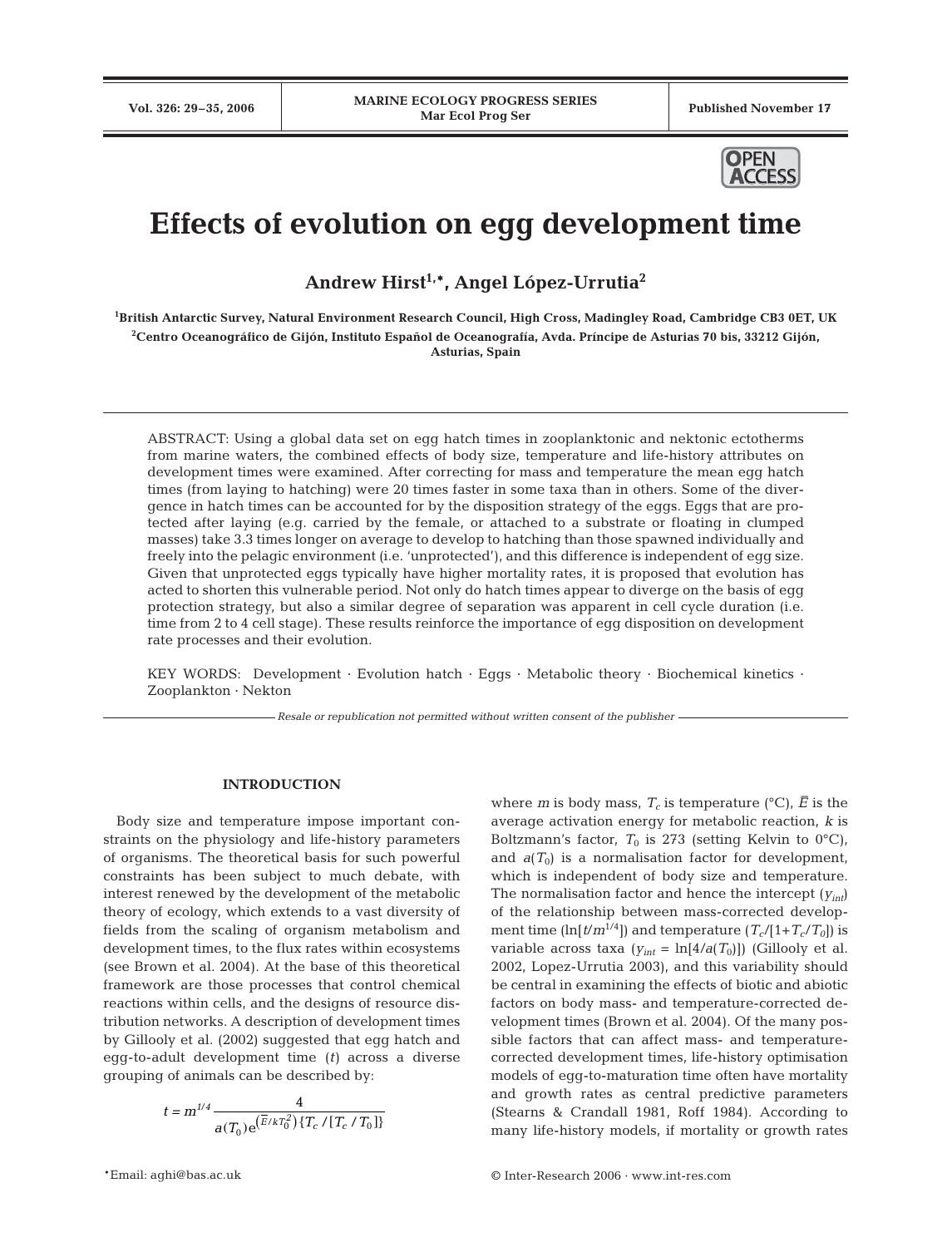are altered, development times can adapt or evolve. Direct experimental evidence to support this is provided by the modification of development times by mortality schedules (e.g. Reznick et al. 1990) or predation cues (Dodson & Havel 1988, Macháček 1993). These models, however, have generally not been used to examine or explain patterns across taxa or with respect to temperature and body mass scaling, although these inter-specific patterns are known to be distinct.

Eggs comprise a critical stage in the life-history of many organisms, and they are often subject to high mortality rates. The time from egg-laying to hatching (egg hatch time) dictates the period over which organisms experience these high mortality rates. The eggs of marine planktonic copepods that are freely spawned have higher mortality rates than those species in which the female carries the eggs until hatching. In the latter case the female actively avoids predation (for example by escape responses and/or diel migration), and consequently egg mortality is largely coupled to that of the female, and can be 1 order of magnitude less than mortality of freely spawned eggs (Kiørboe 1998, Hirst & Kiørboe 2002). Eggs attached to substrate or in floating clumped masses would be expected to be less vulnerable. Benthic deposited eggs often receive parental care, or possess protective gels, or tough envelopes, whereas free pelagic eggs are often considered the most vulnerable embryos of marine animals (Staver & Strathmann 2002). Mortality rates in the plankton may be higher than those of protected benthic embryos (Strathmann 1985, Rumrill 1990). Should evolution reduce the development time of highly vulnerable stages, we would expect discernible differences in development time between unprotected (free planktonic) eggs and protected eggs (carried by the female, attached to substrates or aggregated into masses). Kiørboe & Sabatini (1994) found in marine pelagic copepods that freely spawned eggs took around one third of the time to hatch than that of eggs carried by the female. They suggested that this was a consequence of higher mortality rates of the freely spawned eggs, and that fast hatching was a means of escaping predators. In this study, we give special attention to egg hatch times because these are both central to Gillooly et al.'s (2002) model of development and because they can encompass radically different mortality rates and environments in which they are laid.

This study compiles development times from a diverse range of epi-pelagic marine ectotherms (zooplankton and nekton), and uses these data to examine differences in development rates between different taxa with different characteristics of egg disposition. Specifically we address the questions: (1) To what extent are the intercepts of mass-corrected egg hatch versus temperature different for different taxa? (2) Do freely spawned pelagic eggs have different hatch times from those which are offered protection in some way?

## **METHODS**

**Data compilation.** We first examined the literature for development times of eggs, from laying to hatching, in marine epi-pelagic zooplankton and nekton. For some taxa such data have already been carefully screened and compiled. For marine planktonic copepods we used the data sets of Hirst & Bunker (2003) on broadcast-spawning and egg carrying copepods, for pelagic marine fish eggs the data set of Pauly & Pullin (1988) on hatching times, and for mysids the marine and brackish epipelagic data of Wittmann (1984), which represents marsupial development, i.e. the time from egg laying to the point of release from the brood pouch. We corrected the latter to egg hatch time by multiplying marsupial development time by 0.325, the mid-point of the range (0.25 to 0.40) in the original study (Wittmann 1984). We included the marine component of the data compiled by Gillooly et al. (2002) on fish egg hatch times. Appendicularian, euphausiid, cephalopod and chaetognath egg hatch times were taken from published sources. All data are available upon request from the authors. We included the temperature at which the measurements were made. We compared data between taxa, but also within each taxon we separated data on the basis of egg disposition strategy. Data for eggs that are freely spawned individually into the water column (termed 'unprotected') were distinguished from 'protected' eggs, i.e. eggs that are attached to the female until hatching, those attached to substrates, and those laid in clumped egg masses. Eggs carried by the female, or laid in aggregates attached to substrates (e.g. on macroalgae, under rocks, or on the seafloor) should be more protected than eggs freely spawned into the pelagic environment. When diameters were given for different axes of the eggs, we calculated the mean and converted this to a volume using the equation for a sphere. Volumes of eggs were converted to wet mass assuming a density of 1 g ml<sup>-3</sup>; wet mass values (g) were used for mass-corrected egg development times (see Fig. 1). Carbon masses were also derived for comparison. Whenever possible, taxon-specific conversions were used. Many of the data sets contain more than one data point per species (e.g. Pauly & Pullin 1988, Hirst & Bunker 2003), and similarly to Gillooly et al. (2002) we did not compress these data sets. The appendicularian and chaetognath data set on egg hatch times comprised only 2 and 3 species respectively. The vast majority of data included here are from laboratory studies on egg hatch time, with temperature controlled and held constant through the incubation. The data of Pauly & Pullin (1988) for fish eggs consists of around one-third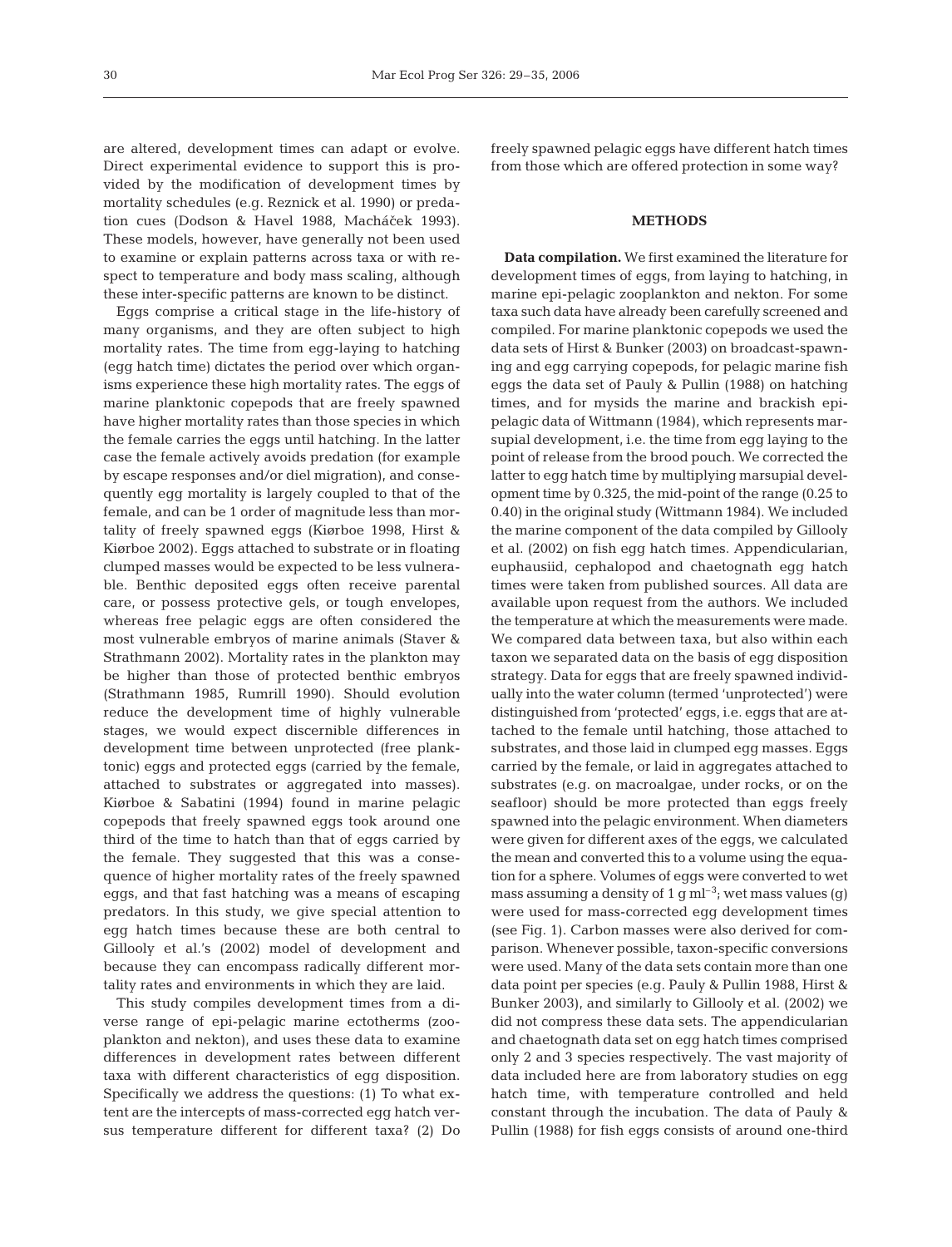

field data, but there was no significant difference between laboratory and field results in their study (D. Pauly, pers. comm.).

**Data analysis.** We used ordinary least-squares (OLS) regressions between  $log_e$  mass-corrected developmental times and temperature. This regression technique was justified for egg hatching times, since most data were from laboratory studies in which temperature was controlled. When this parameter is not controlled, a reduced major axis regression (RMA) is recommended. However, preliminary analysis of our data set (after McArdle (1988), assuming that the size of error in x-values was unlikely to exceed 4 to  $5^{\circ}$ C), using the RMA method underestimated the true slope much more than OLS overestimated it. We therefore considered OLS to provide more accurate results, and henceforth applied this method to our data. Regressions through the data for the protected eggs of euphausiids and fishes were not computed because of lack of sufficient data  $(n = 2 \text{ and } 6)$ , respectively); also, in the case of the euphausiids hatch times were available for only one temperature, 10°C.

#### **RESULTS**

Mass-corrected egg hatch times were strongly correlated with temperature (Fig. 1), with p <0.001. Slopes of loge mass-corrected egg hatch times versus temperature (as  $T_c/[1+(T_c/273)]$ , where  $T_c$  is temperature in <sup>o</sup>C), varied from –0.074 to –0.127 (Table 1). Intercepts of these relationships varied dramatically (3.8 to 6.5) between different taxonomic groups. At 19°C mass-corrected egg hatch times for carried eggs of copepods were 20 times longer than those for appendicularian eggs.

Egg hatch times were corrected to a temperature of 15°C using an average activation energy of 0.65 (Gillooly et al. 2002), and are compared on the basis of egg mass and volume in Fig. 2. There are obvious differences between taxa. To a large degree these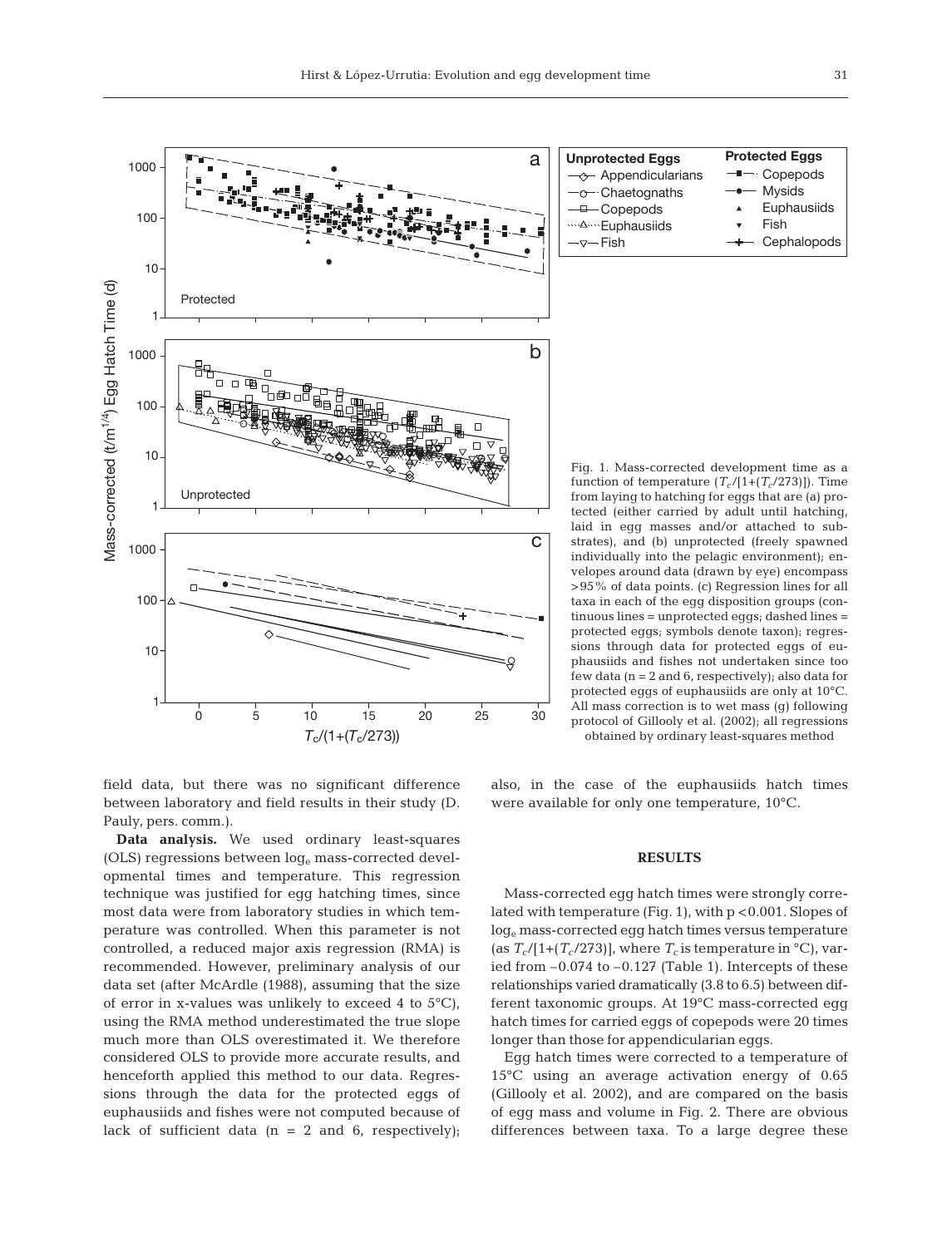Table 1. Mass-corrected egg hatch  $\left[\frac{d}{g}\right]$  wet mass $1/4$  times in a variety of pelagic organisms in relation to temperature, all results presented are from regressions using Ordinary Least-Squares. Relationships for the protected eggs of euphausiids and fishes are not included since data are too few ( $n = 2$  and 6 respectively). N: number of data points.  $p < 0.001$  in all cases

| Category                                                  | n   | Temperature<br>range $(^{\circ}C)$ | a(SE)            | $log_e$ t = a $\{T_c/[1+(T_c/273)]\}$ + b<br>$b$ (SE) | $r^2$ | Source                |  |
|-----------------------------------------------------------|-----|------------------------------------|------------------|-------------------------------------------------------|-------|-----------------------|--|
|                                                           |     |                                    |                  |                                                       |       |                       |  |
| Unprotected eggs (broadcast spawners)                     |     |                                    |                  |                                                       |       |                       |  |
| Copepods                                                  | 167 | $0.0 \text{ to } 29.8$             | $-0.077(0.0065)$ | 5.141(0.085)                                          | 0.455 | Hirst & Bunker (2003) |  |
| Appendicularians                                          | 9   | 7.0 to 20.0                        | $-0.127(0.0074)$ | 3.849(0.104)                                          | 0.977 | This study            |  |
| Chaetognaths                                              | 22  | $4.0 \text{ to } 30.0$             | $-0.099(0.0079)$ | 4.560 (0.126)                                         | 0.888 | This study            |  |
| Euphausiids                                               | 15  | $-1.7$ to 22.0                     | $-0.115(0.0065)$ | 4.303 (0.072)                                         | 0.966 | This study            |  |
| Fish                                                      | 140 | 2.8 to 30.1                        | $-0.105(0.0042)$ | 4.588 (0.074)                                         | 0.822 | Pauly & Pullin (1988) |  |
| Protected eggs                                            |     |                                    |                  |                                                       |       |                       |  |
| Copepods (eqq-carrying)                                   | 167 | $-1.0$ to 34.0                     | $-0.074(0.0052)$ | 5.968 (0.072)                                         | 0.556 | Hirst & Bunker (2003) |  |
| Cephalopods (eqqs in masses)<br>or attached to substrate) | 24  | 7.0 to 25.0                        | $-0.110(0.0161)$ | 6.499(0.260)                                          | 0.677 | This study            |  |
| Mysids (eqq-carrying)                                     | 29  | 3.0 to 32.5                        | $-0.096(0.0205)$ | 5.629 (0.347)                                         | 0.451 | Wittmann (1984)       |  |

differences were related to whether the eggs fall into protected or unprotected groups. Unprotected eggs have significantly shorter hatch times than protected eggs of similar size. We calculated the geometric mean temperature-corrected development time and egg size for each taxon within the protected and unprotected groups and then regressed the values for each of the 2 protections categories separately. The regressions demonstrate that protected eggs take ~3.3 times longer to hatch than unprotected eggs, and that this difference is independent of egg size (the slopes are parallel). Differences in hatch times are discernible not only between different taxa, but also within taxa that employ both strategies. In the Copepoda for example, eggs that are freely broadcasted develop ~2.4 times faster than eggs that are carried by the female (ANCOVA, p for differences of slope =  $0.772$  and intercept <  $0.001$ ). Marine fish eggs attached to substrates typically take longer to develop to hatching than those that are freely spawned (see Discussion). Regressions through the geometric mean values for protected and unprotected eggs have slopes between 0.25 and 0.26 (Fig. 2), confirming the across-taxa scaling of mass $0.25$  used to correct for body mass both here and in Gillooly et al. (2002). The within-taxa scaling relationship (e.g. the scaling of broadcast copepod eggs) differs from the general between-taxa scaling relationship, however (see Fig. 2).

The variability in egg hatch times accounted for by mass and temperature is 41% for the data set as a whole, while regressions for egg hatch times that are taxon and life-history specific (e.g. broadcastspawning copepods) account for  $>67\%$  of the variability in all but one case.

# **DISCUSSION**

One striking feature of our compilation and analysis of egg development times, which includes a wide range of marine epi-pelagic organisms, is that differences in intercepts between egg hatch times of different taxa can to some extent be explained by egg disposition strategy. A similar observation was made by Kiørboe & Sabatini (1994) on marine pelagic copepods; in this study we have been able to demonstrate these differences across a wider range of taxa and protection strategies. Eggs that are spawned individually and freely into the pelagic environment (unprotected) generally hatch much more quickly than eggs that are carried by the female, attached to substrates, or spawned in egg-masses (all of these strategies may afford a greater degree of protection) (Fig. 2). On average we found that protected eggs take ~3.3 times longer to hatch than unprotected eggs, and that this difference is independent of egg size (slopes are parallel). These findings are very similar to the difference in hatch times found for marine pelagic copepods, with carried eggs taking ~3 times longer to hatch than freely spawned eggs (Kiørboe & Sabatini 1994). Although the data for the protected and unprotected groups overlap, there are still considerable differences for most taxa. Longer development time may enable hatching of more advanced development stages with greater abilities to detect and avoid their predators. However, such advantage is counterbalanced by increased mortality arising from longer exposure to predation risk. In protected and unprotected eggs the optimal trade-off between these 2 factors is radically different. Differences in hatching time between protected and unprotected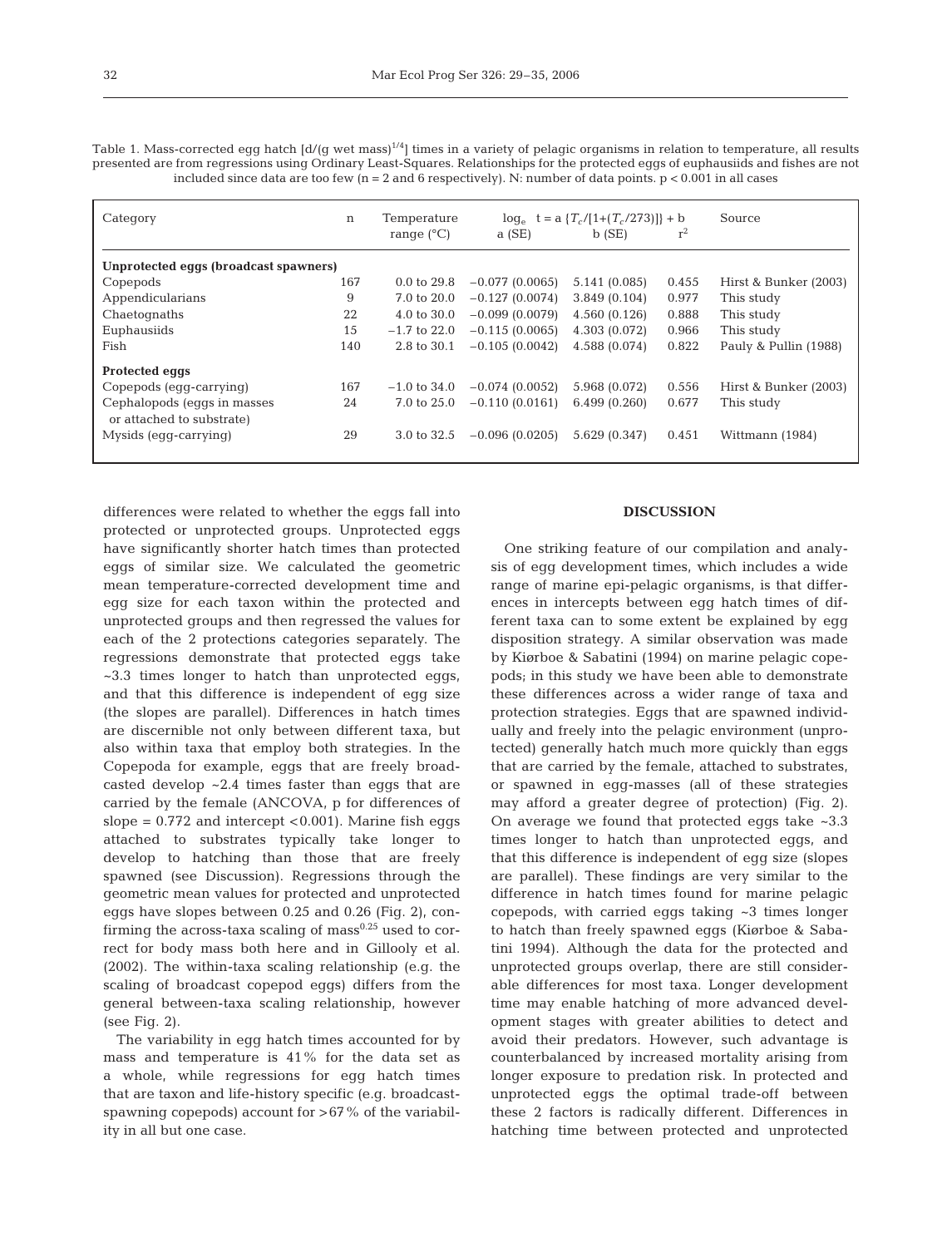

| <b>Unprotected Eggs</b>     | <b>Protected Eggs</b>   |
|-----------------------------|-------------------------|
| $\diamond$ Appendicularians | ■ Copepods              |
| $\circ$ Chaetognaths        | ▲ Euphausiids           |
| $\Box$ Copepods             | $\bullet$ Fish eggs     |
| $\triangle$ Euphausiids     | • Mysids                |
| $\nabla$ Fish eggs          | + Cephalopods           |
| Regression through          | $--$ Regression through |
| taxa geometric means        | taxa geometric means    |
|                             |                         |

eggs suggest that development times are evolvable, non-conservative characteristics.

The range in mass-corrected egg hatch times at any temperature is much lower when the protected and unprotected groups are considered separately (usually <1 order of magnitude difference at any temperature). Using the approach of Gillooly et al. (2002) for our more taxonomically diverse compilation of marine zooplankton data indicated that only 41% of the variation in egg development time was accounted for by temperature and body size alone (i.e. disregarding taxonomic division). Dividing our data set simply into protected and unprotected groups indicated that temperature and mass explained 52 and 57% of the variability in these 2 groups, respectively. This is a reasonable improvement over results achieved ignoring the role of egg protection, especially considering that we divided data using a simple classification scheme. Use of more quantitative criteria, such as mortality rates and other life-history attributes, might achieve greater improvements.

Fig. 2. Egg hatch time vs. (a) egg carbon mass and (b) egg volume. All data corrected to 15°C using average activation energy value of 0.65 (Gillooly et al. 2002), and divided into egg disposition category described in Fig. 1 legend. Continuous regression line = unprotected eggs; dashed regression line = protected eggs. Regressions performed on geometric mean taxa values within each of the egg protection strategies. Equations for unprotected eggs:  $log_{10} t = 0.568 + (0.257 log_{10} t)$ *V*) (where *V* is volume in mm<sup>3</sup>) ( $r^2 = 0.552$ ), log<sub>10</sub>  $t =$ 0.051+(0.250  $log_{10}$  *m*) (*m* is carbon mass, µg C) ( $r^2$  = 0.693). Equations for protected eggs:  $log_{10} t = 1.102 + 1.102$  $(0.251 \log_{10} V)(r^2 = 0.713)$ ,  $\log_{10} t = 0.564 + (0.251 \log_{10} t)$  $m$ ) ( $r^2$  = 0.713). All regression obtained by OLS method

Our analysis revealed that intercepts vary between taxa. Mass-corrected egg hatch times of the carried eggs of copepods are 20 times longer than those of appendicularians at 19°C (although the appendicularian data is poor in species, with 9 of the 10 data points being from *Oikopleura dioica*). This difference is greater than that for the temperature extremes (–1 and 34°C) of the regression line for egg carrying copepods. Thus, the differences between taxa at any one temperature can be greater than the differences within taxa across the full range of (global ocean) temperatures experienced. Intercepts for the range of taxa examined varied from  $3.8$  to  $>6$ , representing differences in egg hatch times at 0°C ranging over 1 order of magnitude.

Differences in hatch times between protected and unprotected eggs are also discernible for other development rate measurements. The time embryos require to pass from the 2 cell to the 4 cell phase (a cell cycle time) was measured by Strathmann et al. (2002) for a range of aquatic organisms (Echinodermata,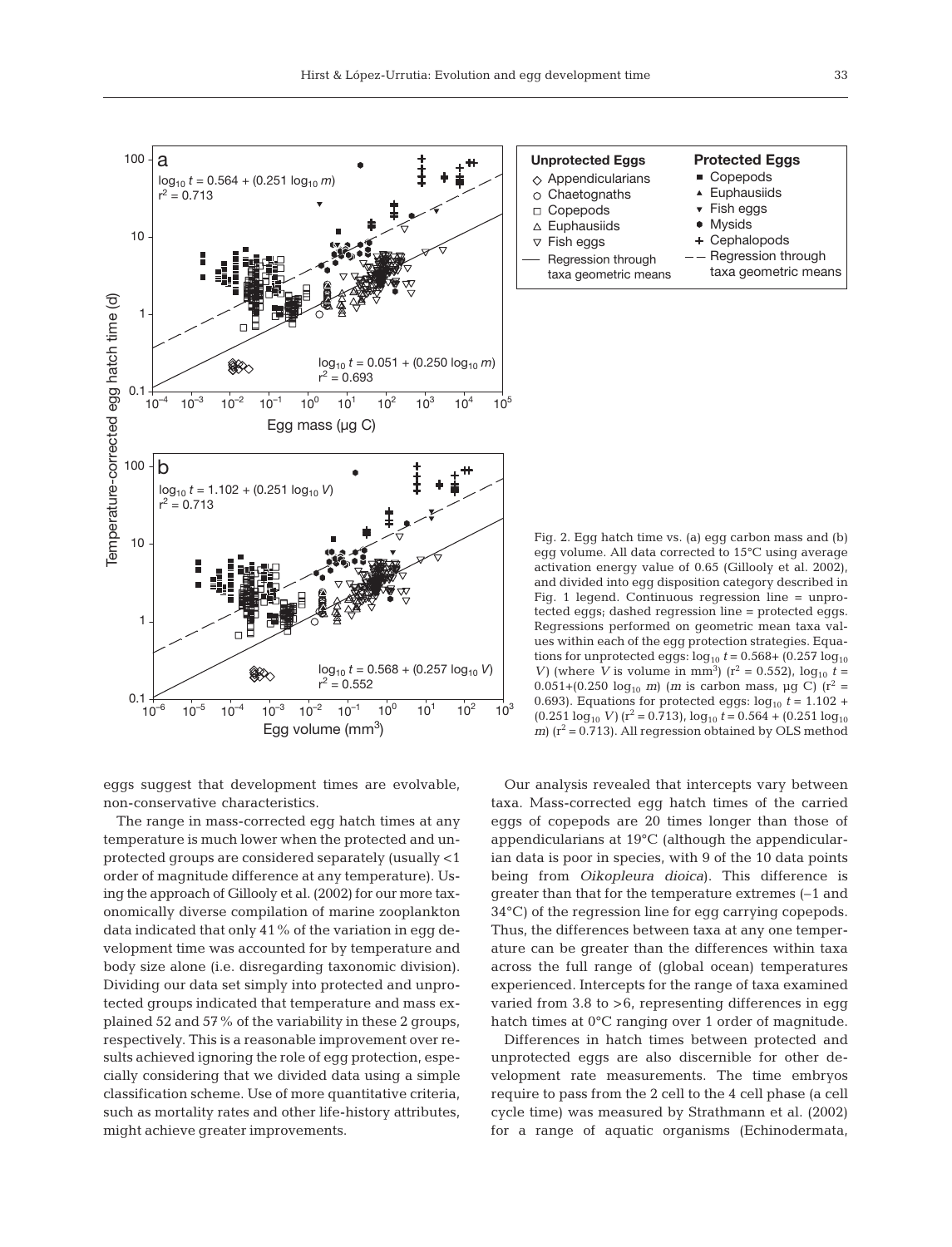

Mollusca, Phoronida, Brachiopoda and Chordata). They observed that embryos at low risk had slower development rates (measured as the time from first to second cleavage of the egg). Strathmann et al. (2002) also considered aggregated and brooded eggs to be less vulnerable. In Fig. 3 we correct their cell cycle times to 15°C using an average activation energy of 0.65 (Gillooly et al. 2002), and compare the relationship with egg volume with the relationship we found for egg hatch times. These egg development measurements (2 to 4 cell cycle times) again diverge on the basis of being protected or unprotected, with the latter taking around 2.6 times as long to pass from 2 to 4 cells.

Gillooly et al. (2002) suggest that the data for freely spawned marine pelagic fish eggs from Pauly & Pullin (1988) have a similar slope and intercept to data they compiled from laboratory studies. However, Lopez-Urrutia (2003) later showed that the intercept of the laboratory data of Gillooly et al. (2002) for fishes (with an intercept of 4.59) is much lower than that of Pauly & Pullin (1988) (with an intercept of 5.73). At 15°C egg hatch time was 44 d in Gillooly et al.'s laboratory data, but only 22 d in the marine pelagic eggs from Pauly & Pullin. We re-examined this difference from the perspective of egg protection strategies. Gillooly et al.'s (2002) data set on fish eggs hatched under laboratory conditions was dominated by freshwater species, in-

cluding many which lay their eggs in the protected environment of benthic redds, i.e. gravel nests (33 of their 56 data points). In Fig. 4 we compare this specific sub-set with marine broadcast fish eggs. Again the results do appear to diverge on the basis of degree of protection, with the eggs laid in protected redds having longer hatch times than the vulnerable free pelagic eggs. Given the great differences between fresh and marine waters, other reasons for these differences cannot be discounted at this stage. Nonetheless, we suggest that protection strategies are important and impact egg hatch times between environment types, and not simply within the marine environment.

Strathmann et al. (2002) compared time to first locomotion in embryos of asteroids, gastropods, phoronids, and brachiopods, and found that unprotected embryos initiated locomotion at both an earlier stage and younger age than protected benthic embryos. Furthermore, structures in the first swimming stage are generally less developed in pelagic spawned eggs than in eggs that are brooded or deposited in egg masses (Strathmann 1987, Kiørboe & Sabatini 1994, Satoh 1994, Strathmann et al. 2002). As pointed out by Strathmann et al. (2002), time to hatching combines rate of development and stage at hatching in a single measurement. Hatchlings in different taxa can be in radically different states of development. Thus, when comparing time to egg hatch between different taxa one may not be making comparisons across equal stages of development. The time of hatching cannot therefore be regarded as a point of constant developmental state; rather it is a measure of different degrees of development in different taxa, with different numbers of cell cycles and different numbers of cells in the embryo. Thus, different rates of development (Fig. 3)



Fig. 4. Mass-corrected development time as a function of temperature  $(T_c/[1+(T_c/273)])$  from egg laying to hatching for marine pelagic broadcast eggs (data from Pauly & Pullin 1988), and freshwater eggs that are laid in redds (data from Gillooly et al. 2002). All mass correction is to wet mass (g) following protocol of Gillooly et al. (2002). All regressions obtained by OLS method